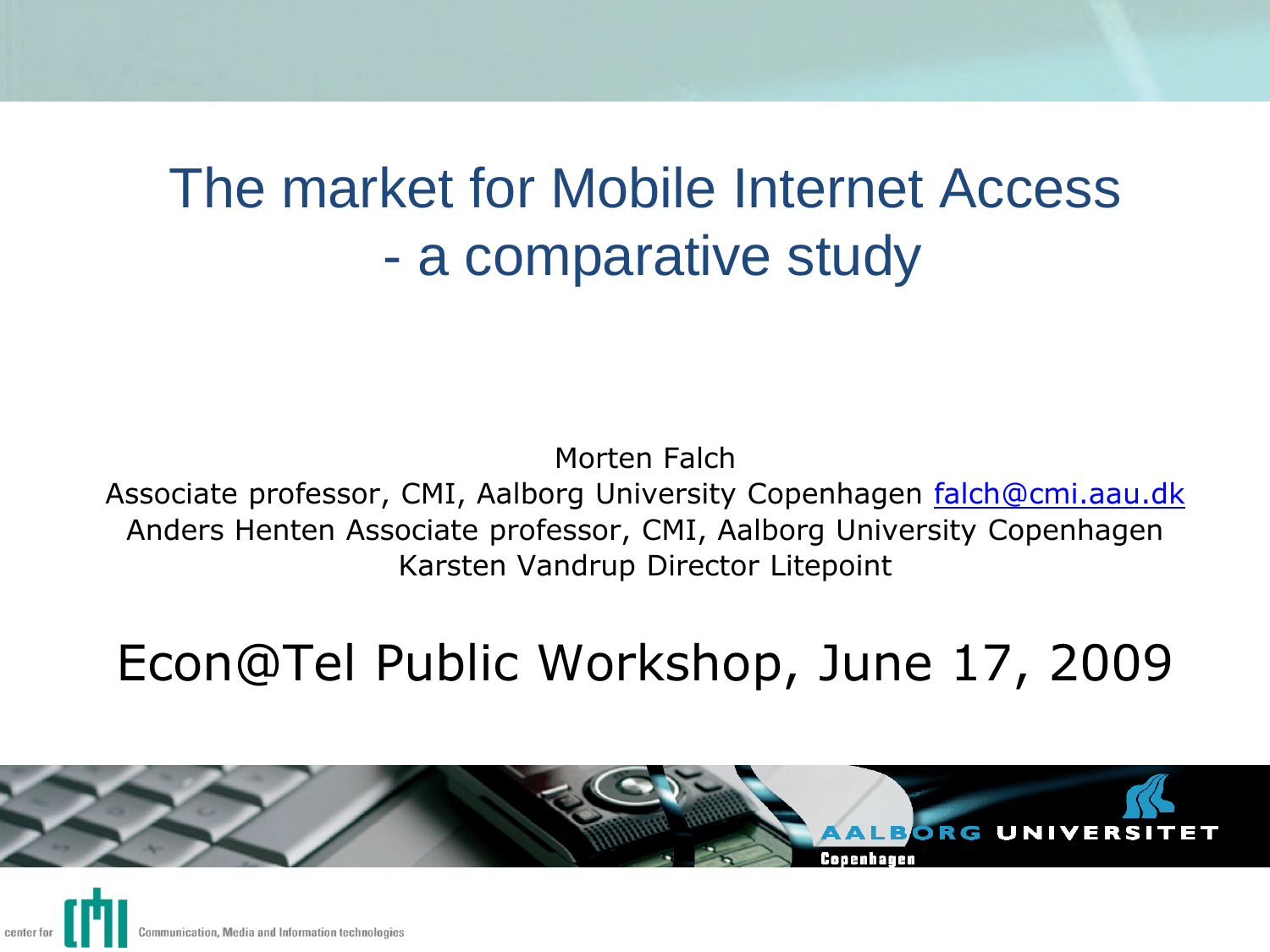# **Motivation**

 $\circ$  How are European countries doing with respect to difussion of mobile technologies compared to East Asian countries such as Japan and Korea and compared to US?

**ALBORG UNIVERS** 

Conenhauen

- $\circ$  Is there a case for leapfrogging?
- $\circ$  A work in progress especially with regard to methodology and theoretical framework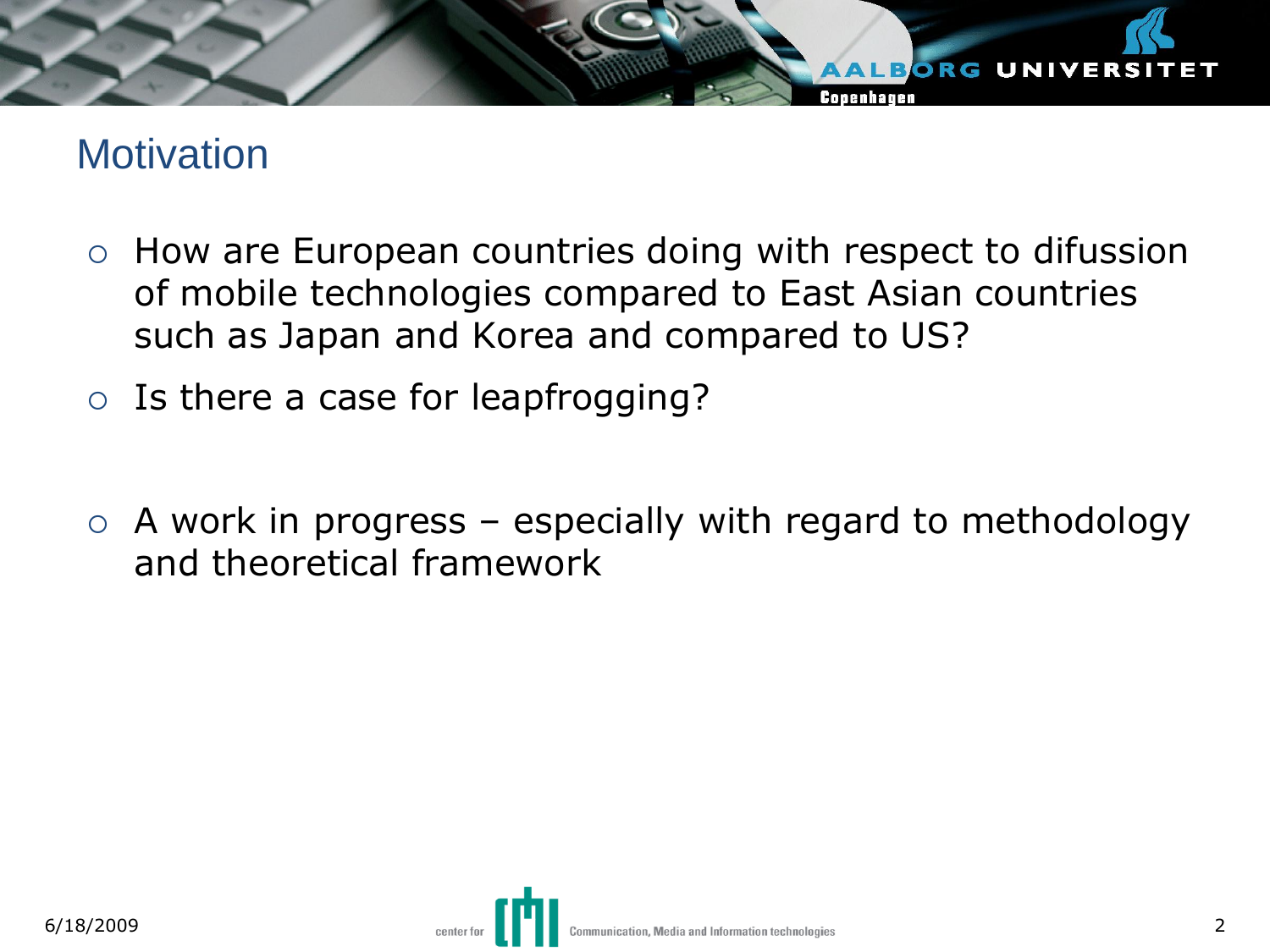# **Methodology**

- $\circ$  Adoption of new technology (Rogers)
	- Focus on user behaviour (demand side)
- $\circ$  System of innovation (Edquist)
	- Includes demand as well as supply factors
	- Emphasis on the innovation process
- Mobile Ecosystem (Fransmann)
	- Holistic approach
	- Includes technical, economic, political, and cultural factors

**LBORG UNIVERS** 

- Emphasis on many different aspects
- $\circ$  Sectoral systems of Innovation (Malerba)
	- Emphasis on innovation
	- Developed for comparison of sectors, but can also be used for comparison of regions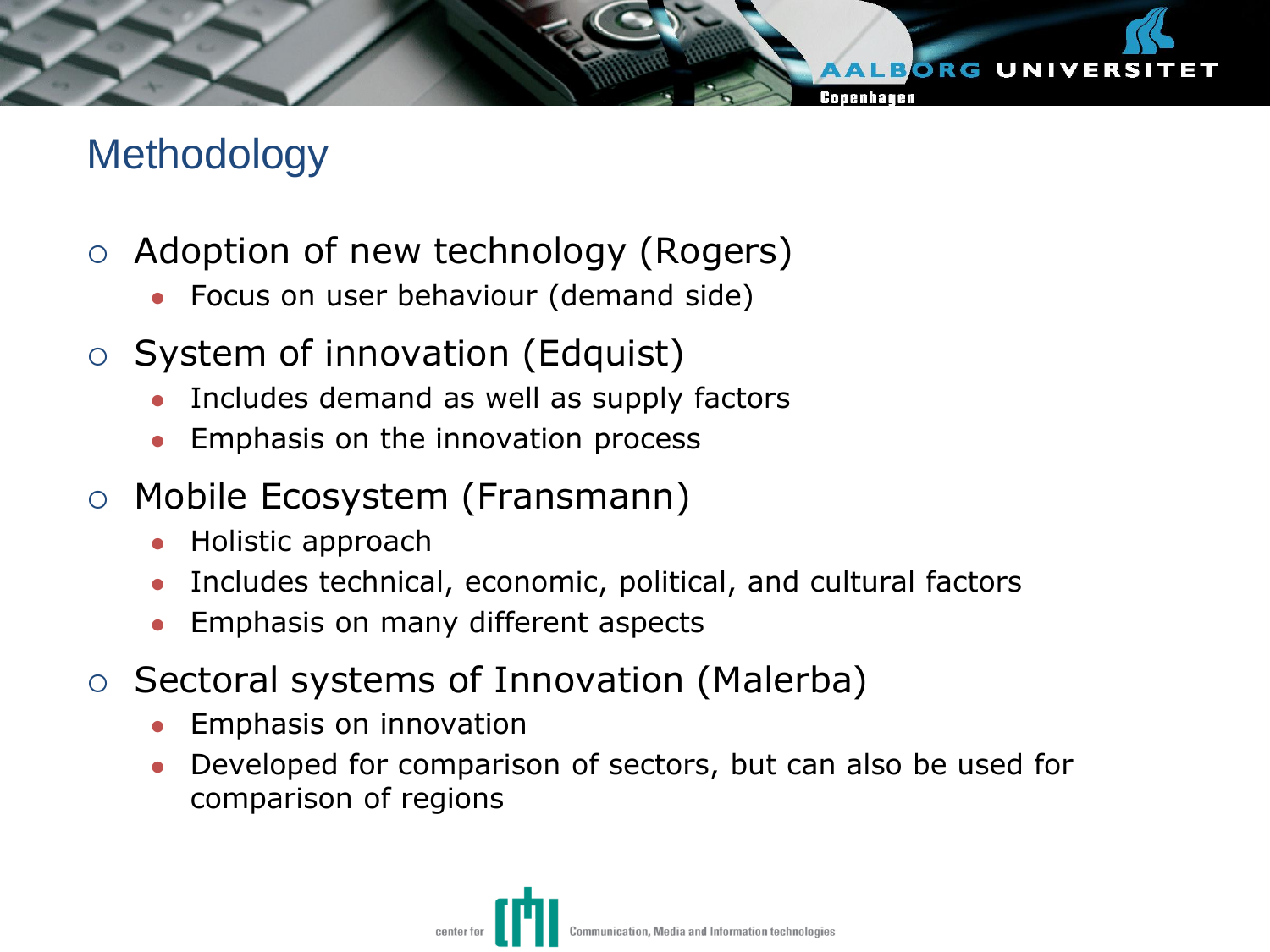# The Role of demand

- $\circ$  Crucial for sectoral systems of innovations
- Creates Economies of Scale
- User producer interaction stimulates innovation

ALBORG UNIVERS

- Rogers: Depends on technical attributes
	- **Especially on relative advantages**
- o Davies (TAM): Depends on
	- perceived usefulness
	- Perceived ease of use
	- (compatibility)

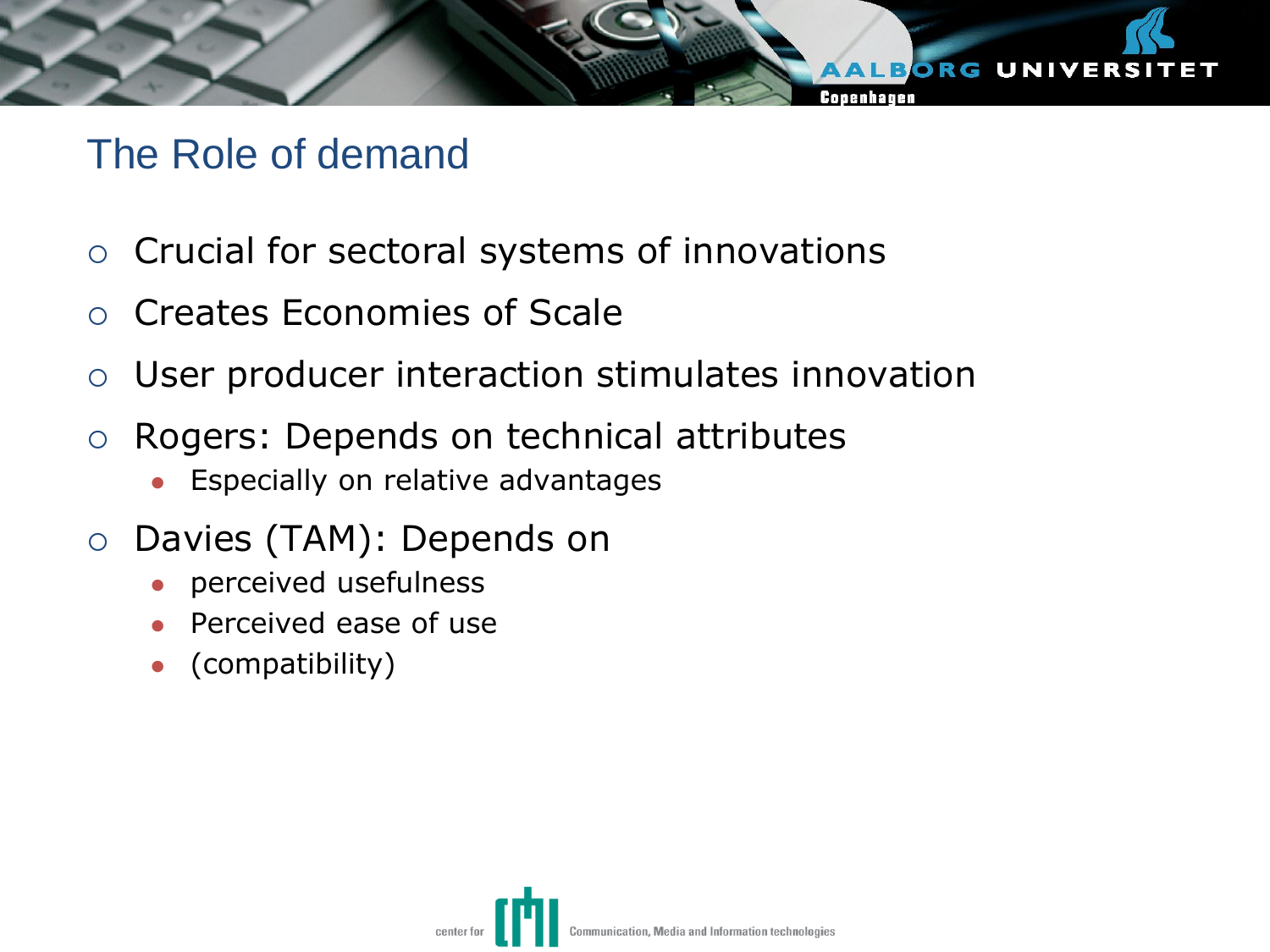# The value chain of the Mobile Industry – 5 main layers - 16 sub-layers



The paper looks at:

- •Terminals
- •Networks
- **•Services**
- •Users

# Difficult to get hard data

ALBORG UNIVERSI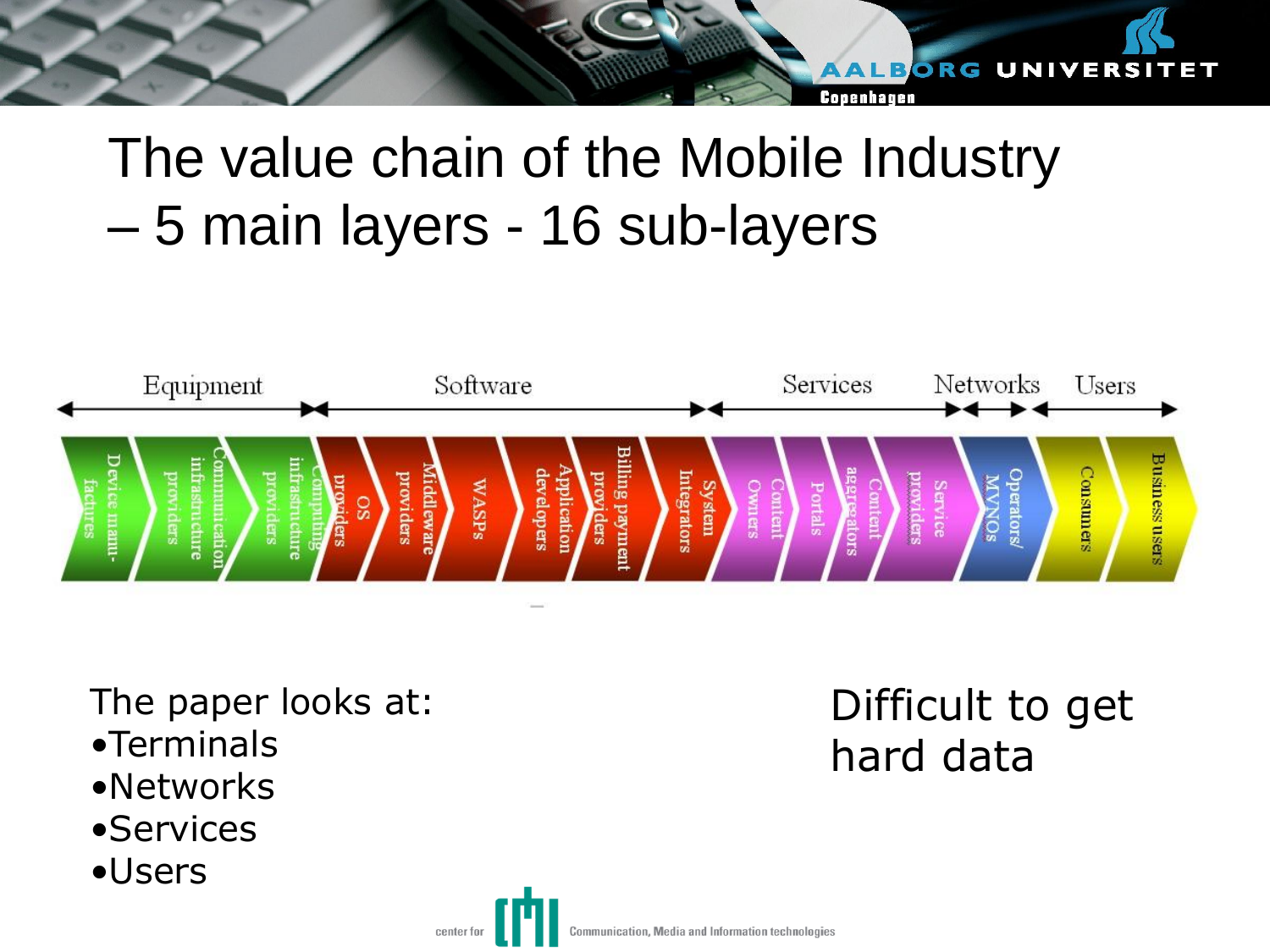| Mobile subscribers per 100 inhabitants in selected countries |  |  |  |  |  |
|--------------------------------------------------------------|--|--|--|--|--|
|--------------------------------------------------------------|--|--|--|--|--|

AALBORG UNIVERSITET

Copenhagen

|             | 1996                     | 1998 | 2001 | 2003 | 2005   | 2008  | 3G         |
|-------------|--------------------------|------|------|------|--------|-------|------------|
|             |                          |      |      |      |        | 3q    | subscriber |
|             |                          |      |      |      |        |       | in $%$     |
| <b>USA</b>  | 16.6                     | 25.6 | 45.1 | 54.5 | 71.8   | 87.6  | 22.8       |
| Canada      | 11.5                     | 17.7 | 34.9 | 41.8 | 51.64  | 62.6  | 9.0        |
|             |                          |      |      |      |        |       |            |
| France      | 4.2                      | 19.2 | 62.6 | 67.7 | 76.71  | 91.0  | 18.5       |
| Germany     | 7.1                      | 17   | 68.3 | 78.5 | 96.04  | 122.0 | 19.2       |
| Italy       | 11.3                     | 35.6 | 87.1 | 97.6 | 122.16 | 149.3 | 32.2       |
| <b>UK</b>   | 11.6                     | 21.9 | 77.1 | 89.2 | 106.26 | 122.4 | 25.9       |
|             |                          |      |      |      |        |       |            |
| Japan       | 21.4                     | 37.4 | 58.8 | 67.9 | 75.51  | 82.3  | 81.3       |
| South Korea | $\overline{\mathcal{L}}$ | 30.2 | 61.4 | 70.1 | 79.39  | 92.6  | 72.0       |
|             |                          |      |      |      |        |       |            |

center for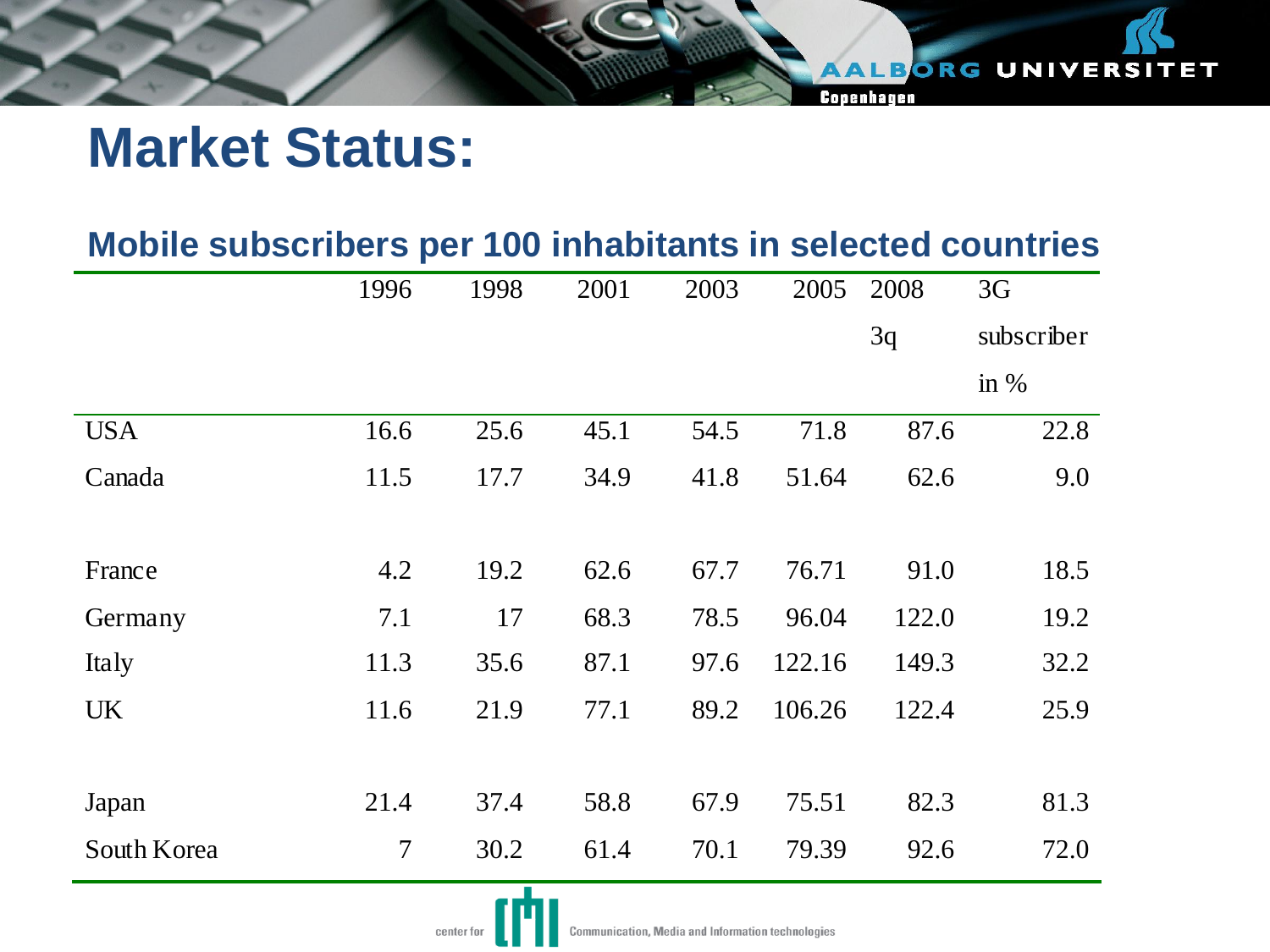

Copenhagen

# **Data ARPU (USD per month)**



Communication, Media and Information technologies center for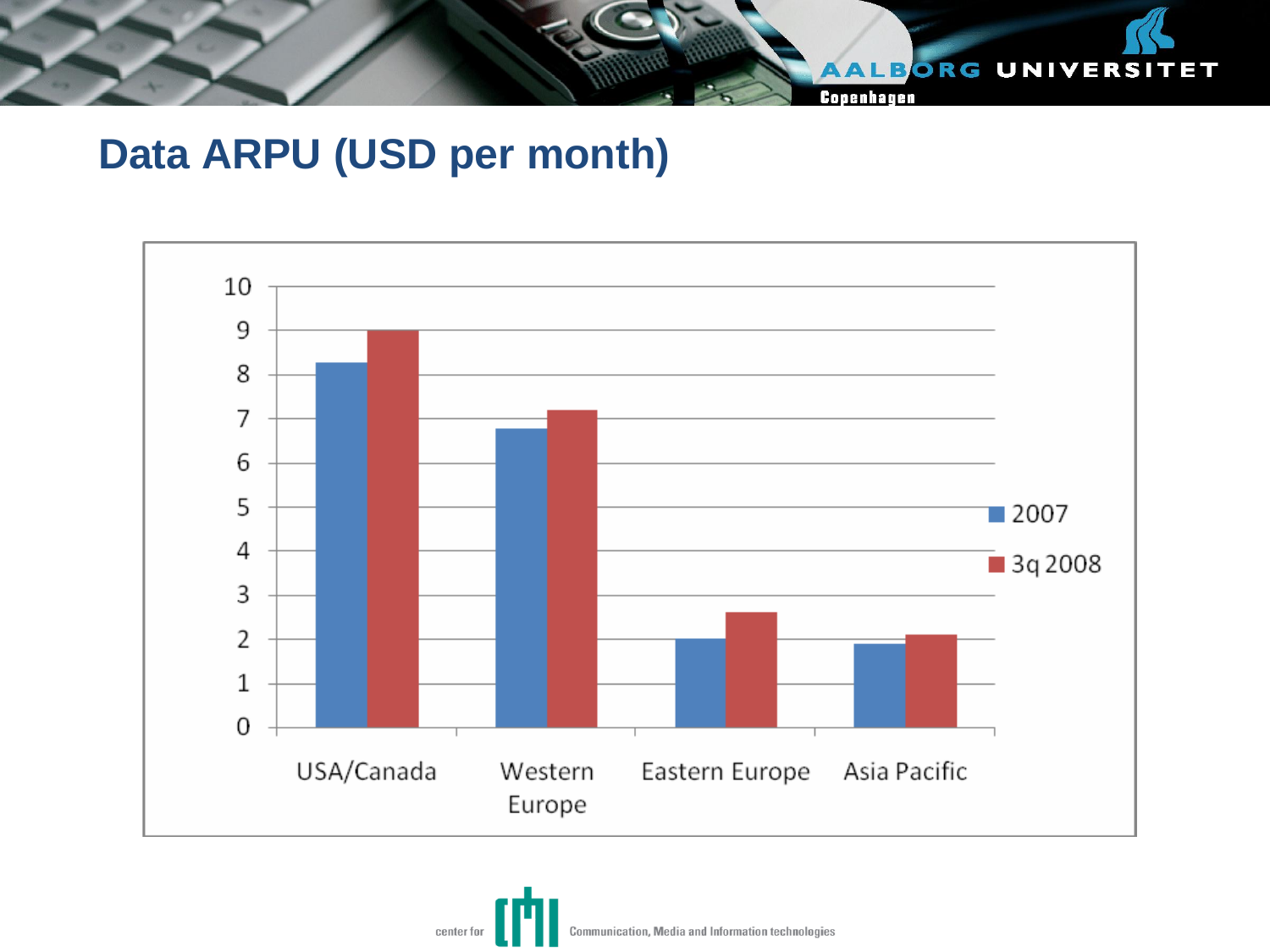#### AALBORG UNIVERSITET

Copenhagen

## **Mobile Internet Usage Penetration (Q1 2008) Nielsen Mobile (2008)**

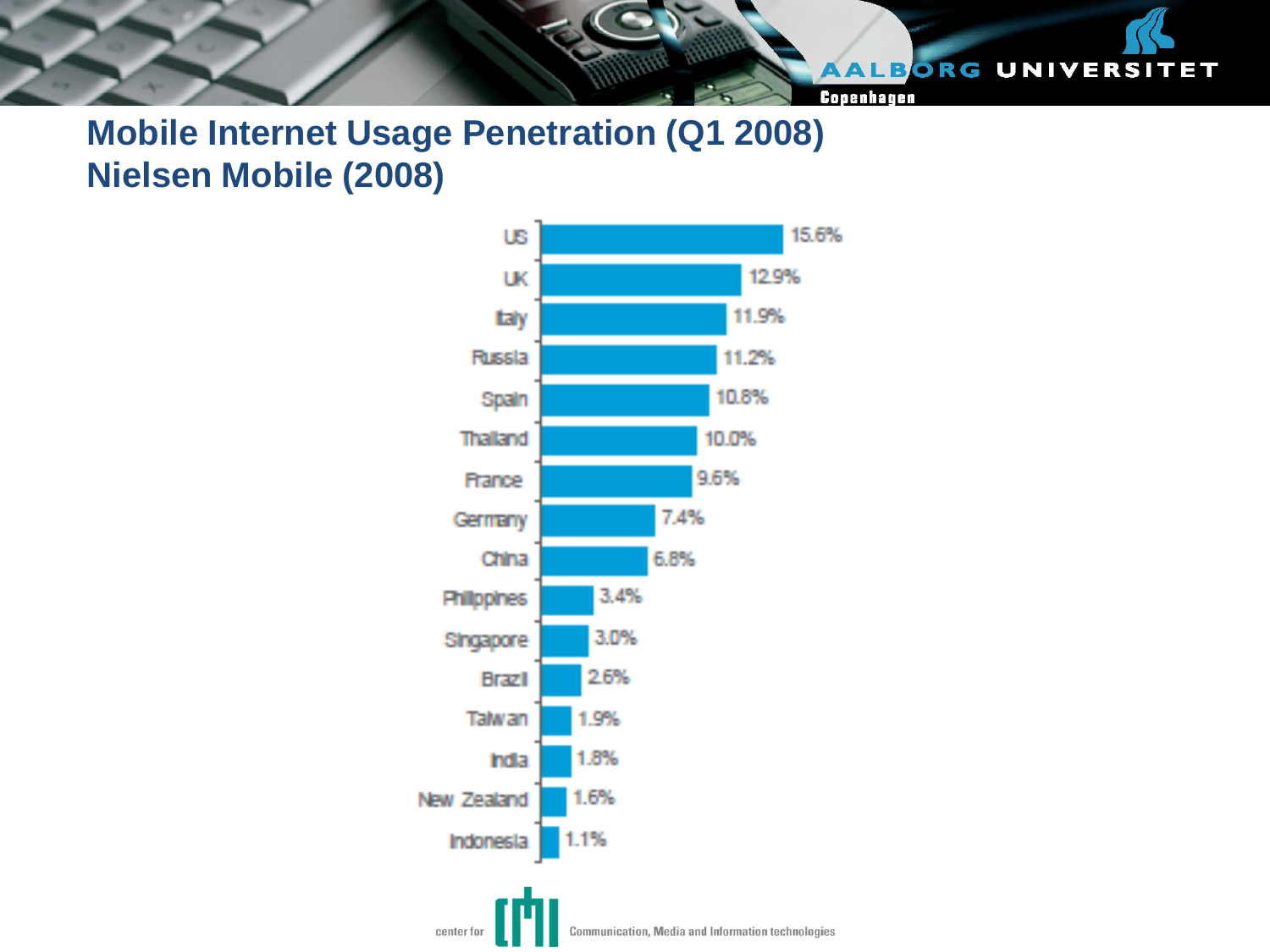# Is US leading the development in mobile data?

**ALBORG UNIVER** 

## Reservations

- Asia includes other countries than Japan/Korea
- $\circ$  ARPU is higher in both Japan and UK
- Lower penetration in US
- ARPU depends on pricing as well as usage
- $\circ$  Contradicting data

But:

US has the highest growth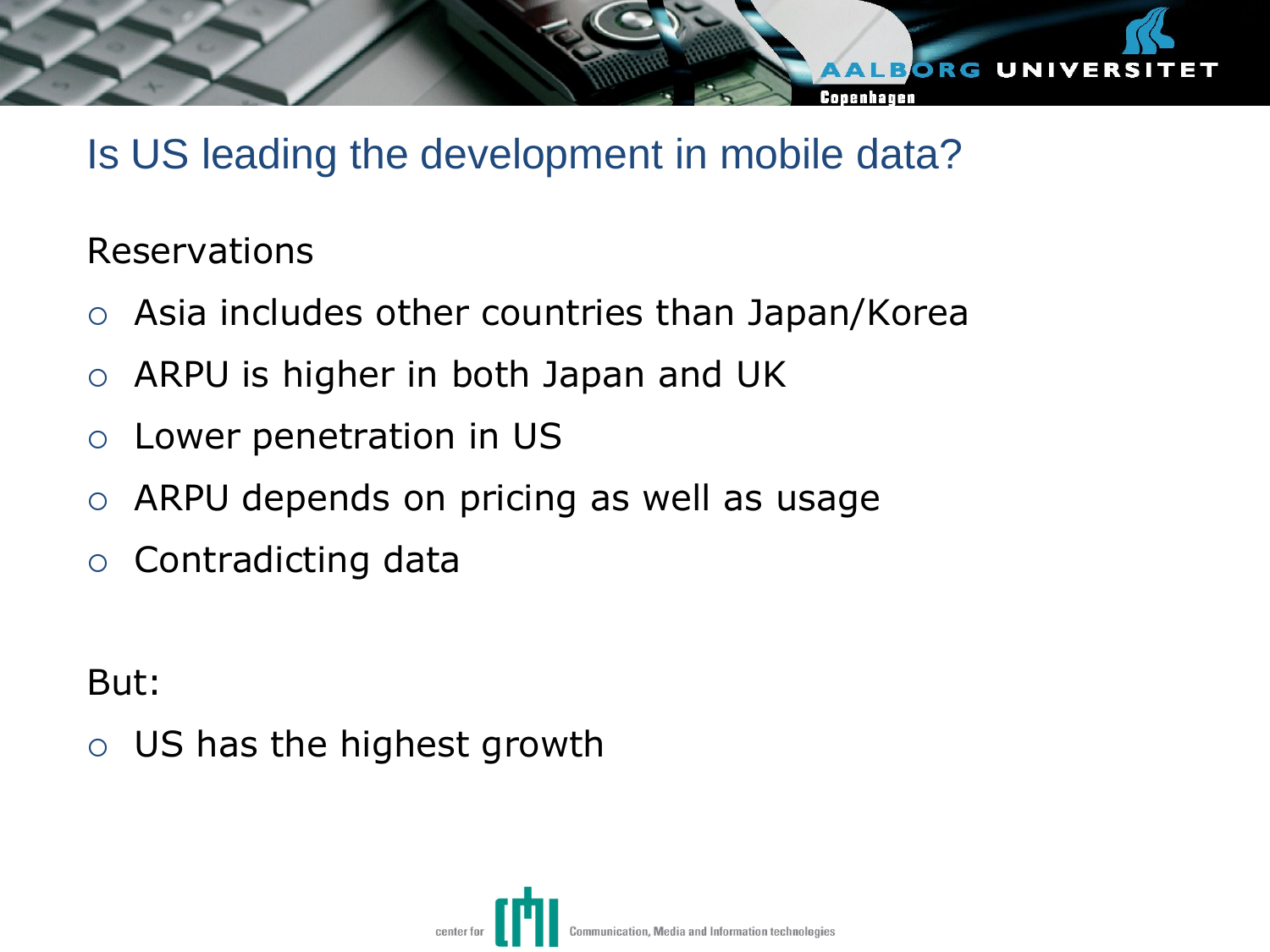#### AALBORG UNIVERSITET

Copenhagen

## **Prevalence and Intensity of Data Use by Region, 2007 (Strategy Analytics)**



Communication, Media and Information technologies center for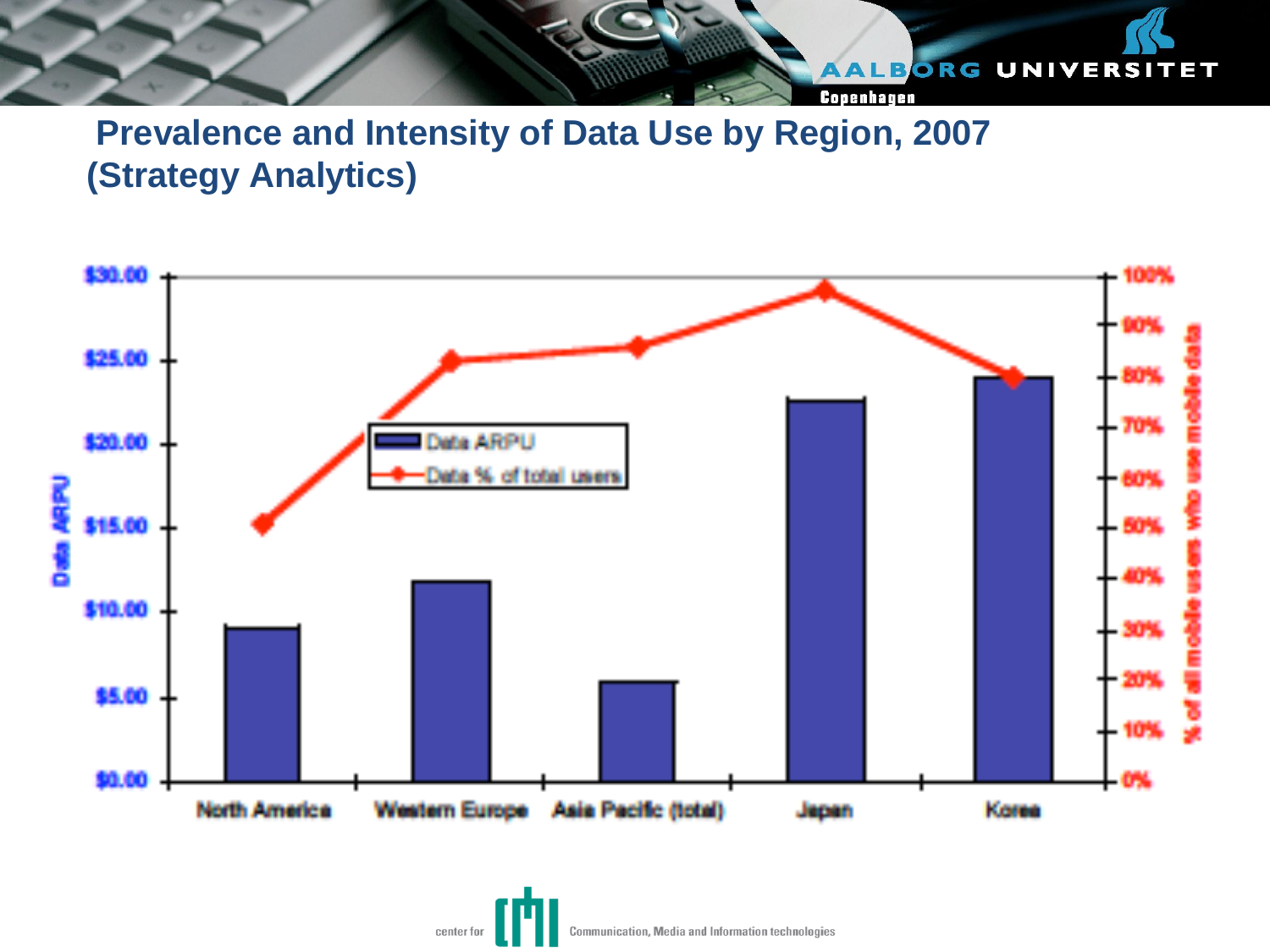# Terminals:

#### **TOP DEVICES -Mobile Internet Users (US), Q1 2008**

|              | Device                                        | ℅   |
|--------------|-----------------------------------------------|-----|
| $\mathbf{1}$ | Motorola RAZR/RAZR2                           | 10% |
| $2^{\circ}$  | Apple iPhone                                  | 4%  |
|              | 3 RIM BlackBerry 8100 series (pearl)          | 2%  |
|              | 4 RIM BlackBerry 8800 series (8820,8830)      | 2%  |
| 5            | Motorola Q Series (Moto Q, 9h, 9c, 9m, Q Glo) | 2%  |

#### **TOP DEVICES -Mobile Internet Users (EU), Q1 2008**

|                | Device                | %  |
|----------------|-----------------------|----|
| 1              | Nokia N95             | 5% |
|                | 2 Nokia N70           | 4% |
|                | 3 Motorola RAZR/RAZR2 | 3% |
|                | 4 Sony Ericsson K800i | 3% |
| 5 <sup>1</sup> | Nokia N73             | 3% |



AALBORG UNIVERSITET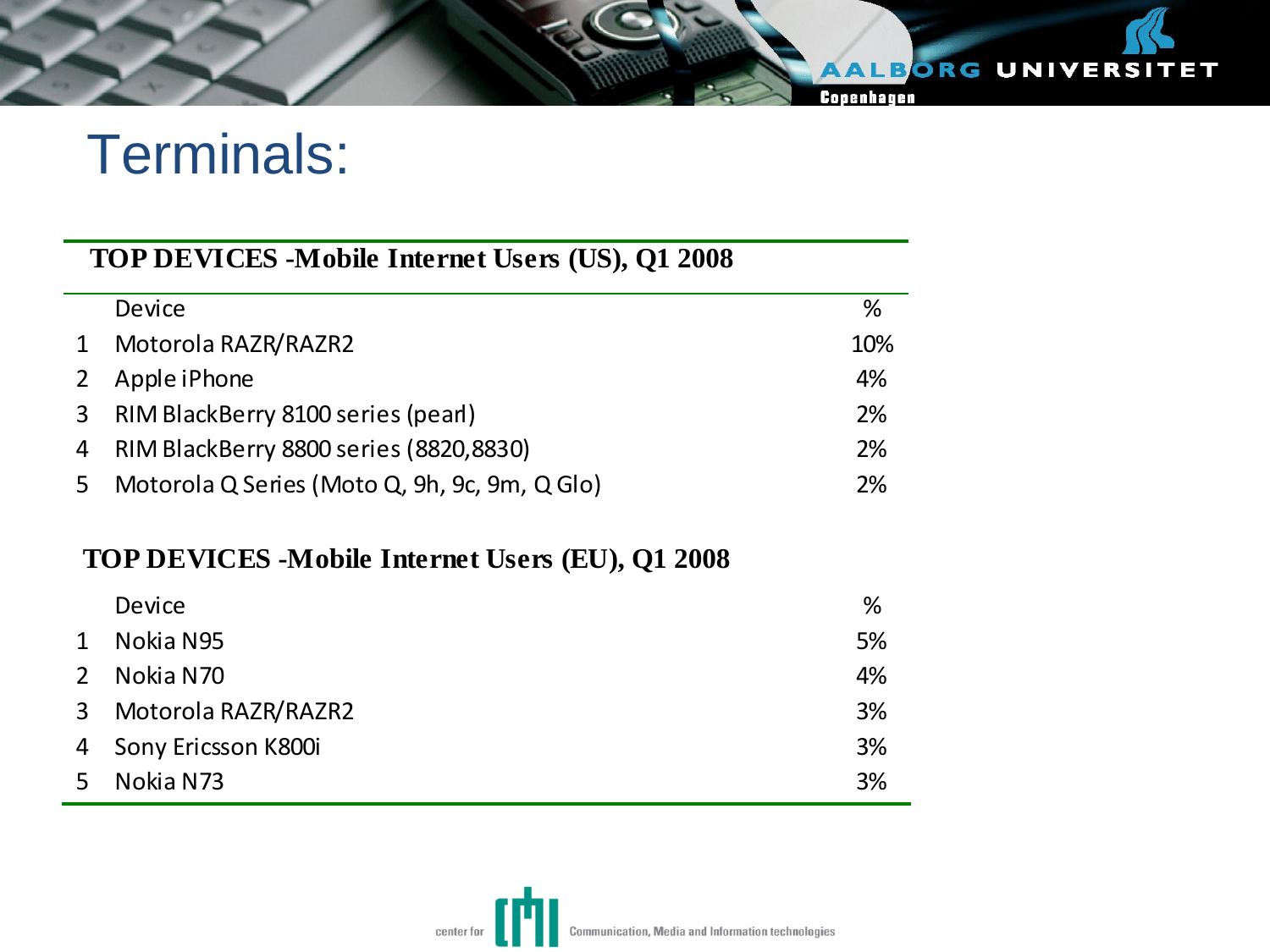# The role of terminals

 $\circ$  Mobile Internet use depends on the kind of terminal

ALBORG UNIVERSI

Conenhauen

- $\circ$  Europe and US two very different markets
- US:
- Blackberry
	- Introduced in 2000
	- Become "the icon of the American businessman"
- I-phone
	- Introduced in 2007
	- 85% of users use mobile Internet
- Mobile e-mail access main driver

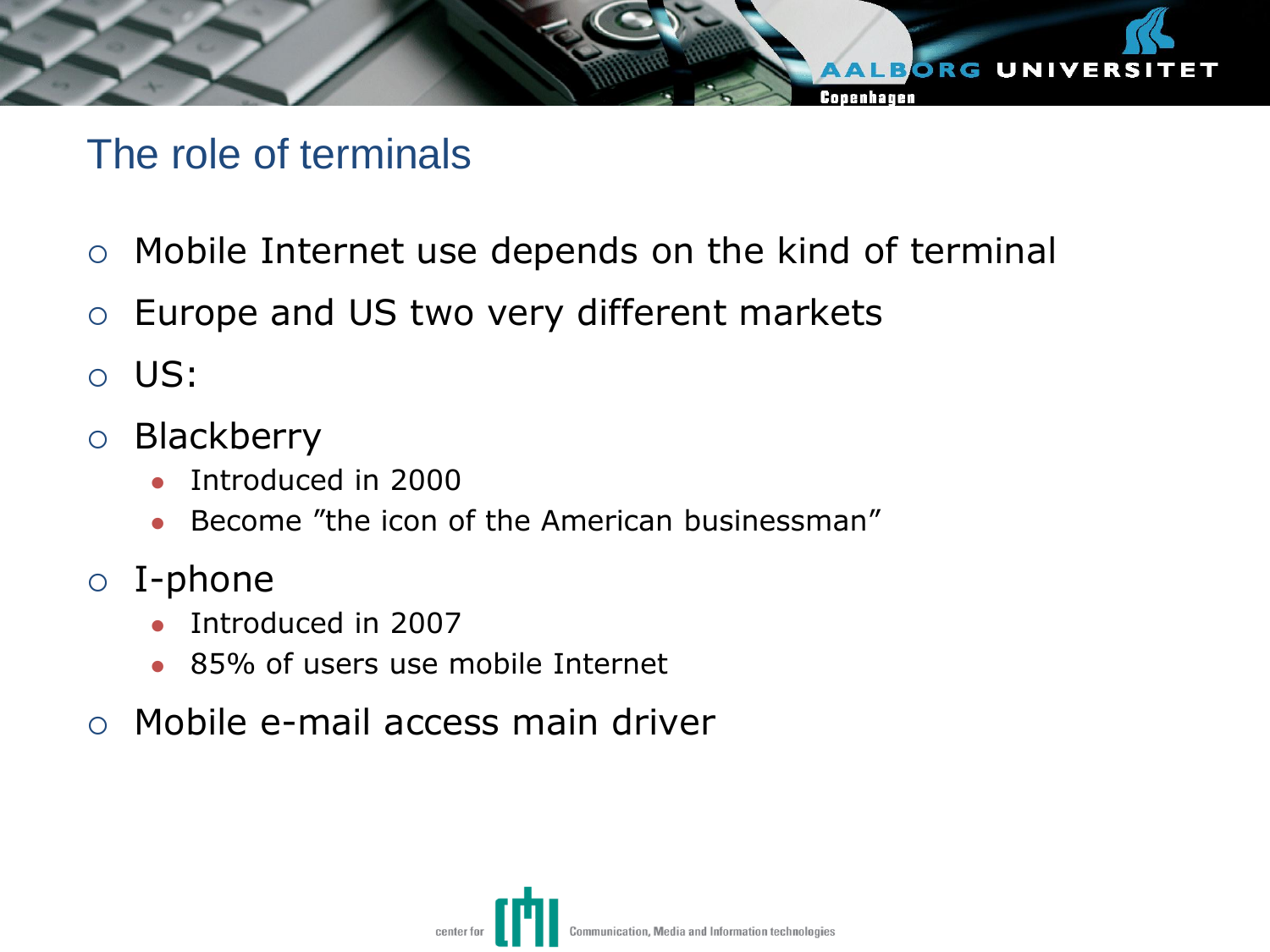Networks:

## Status of Network development compared to Europe

|           | <b>USA</b>    | Japan/Korea |
|-----------|---------------|-------------|
| <b>2G</b> | <b>Behind</b> | Equal       |
| 3G        | Little behind | Ahead       |
| 4G        | Little Ahead  | Ahead       |



AALBORG UNIVERSITET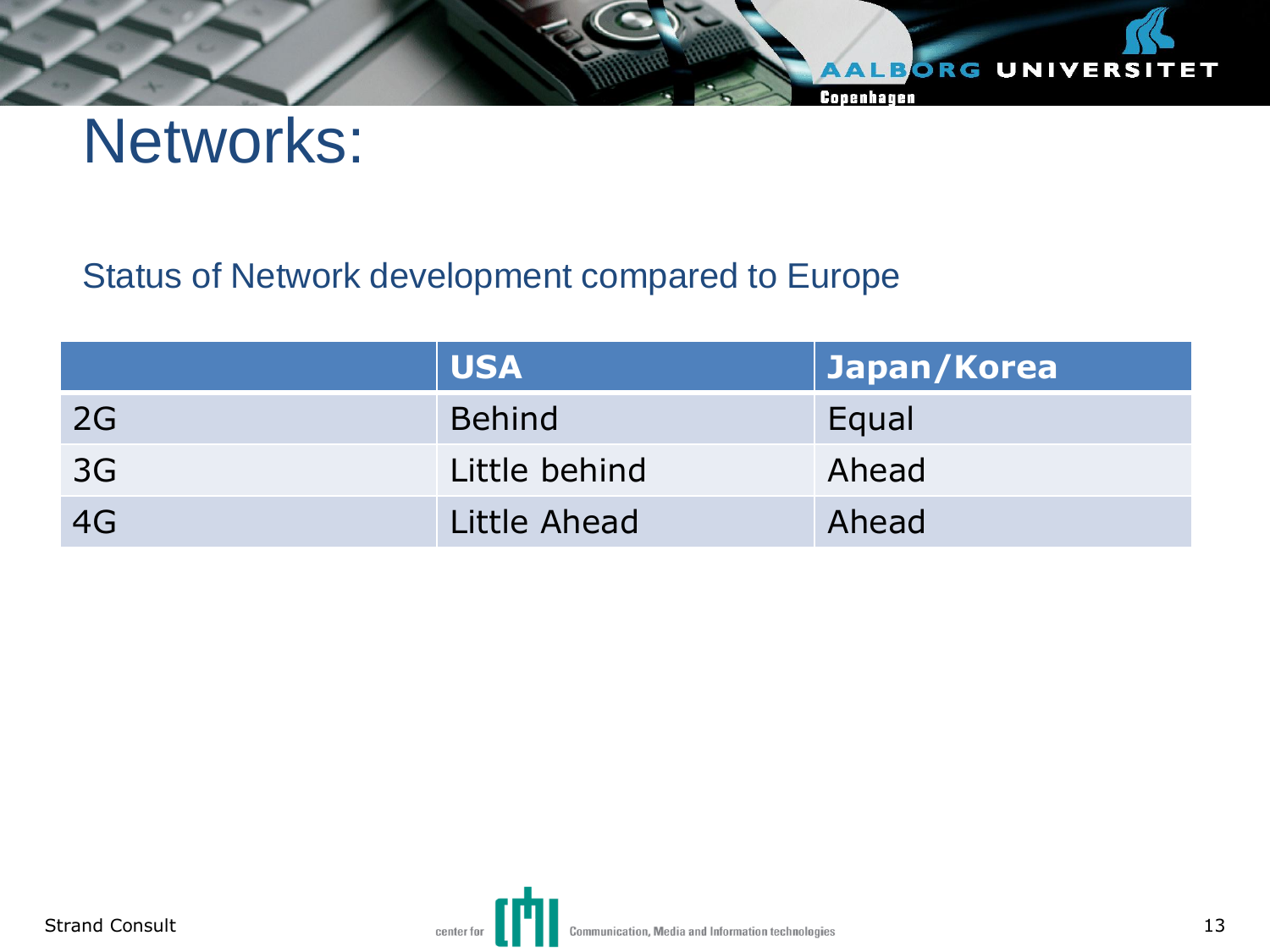# Services: ARPU for mobile messaging and mobile content services (\$ per month)



ALBORG UNIVERSITET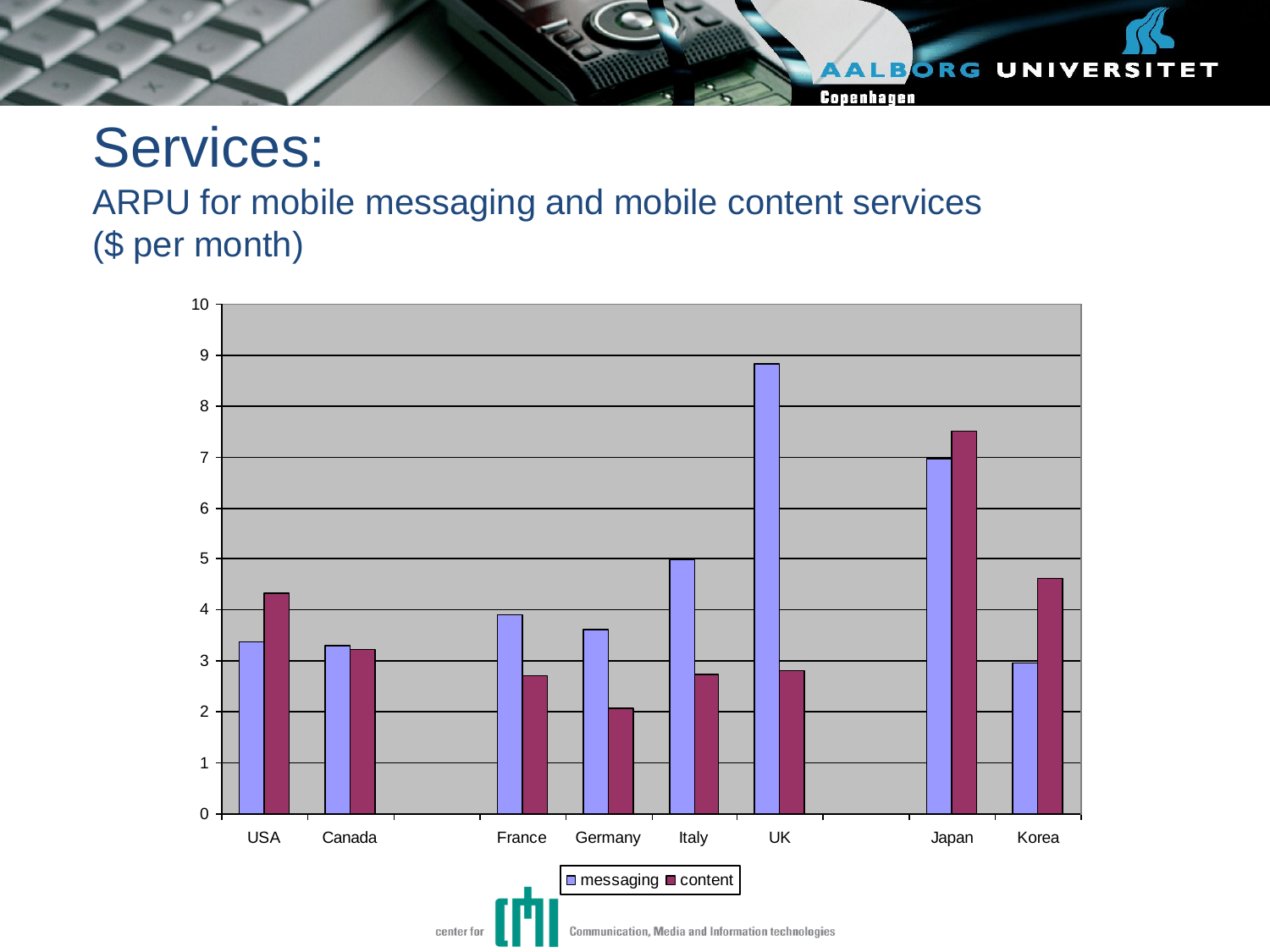# AALBORG UNIVERSITET Copenhagen

## **Distribution of revenues in mobile content services, 2008, in %**

|           | Music | Games | TV  | Video | Internet | Other |
|-----------|-------|-------|-----|-------|----------|-------|
| <b>US</b> | 5.8   | 3.4   | 7.0 | 2.0   | 72.4     | 9.4   |
| Canada    | 7.1   | 5.9   | 0.7 | 1.3   | 75.0     | 10.0  |
|           |       |       |     |       |          |       |
| France    | 11.2  | 5.9   | 1.2 | 2.5   | 66.7     | 12.3  |
| Germany   | 9.9   | 5.3   | 1.5 | 2.0   | 57.7     | 23.8  |
| Italy     | 9.7   | 6.9   | 3.6 | 2.8   | 56.1     | 20.9  |
| <b>UK</b> | 7.9   | 7.1   | 0.8 | 3.1   | 56.2     | 24.8  |
|           |       |       |     |       |          |       |
| Japan     | 4.0   | 3.4   | 2.3 | 2.3   | 75.7     | 12.3  |
| South     | 17.3  | 7.6   | 7.4 | 4.7   | 40.6     | 22.4  |
| Korea     |       |       |     |       |          |       |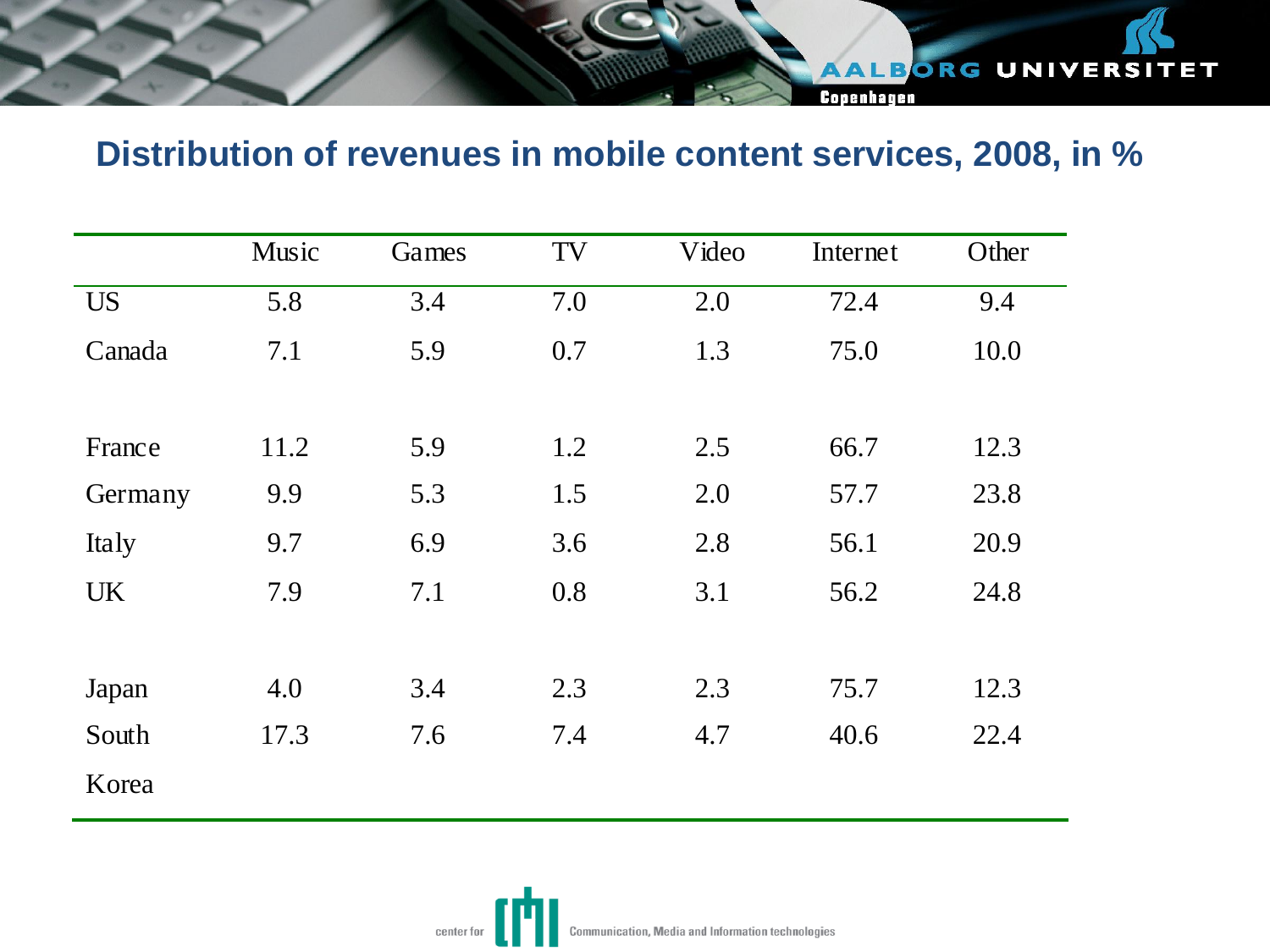# Users

- Perceived usefulness
	- Depends on alternatives
		- o SMS
		- Fixed Internet access
	- Availability of content and services
- Perceived ease of use
	- **•** Education
	- Experience from similar services
- $\circ$  Compatibility
	- Compatibility with current practises
- Parameters
	- Use of SMS
	- Use of Internet
	- E-readiness
	- Pricing schemes



**ALBORG UNIVERSITET**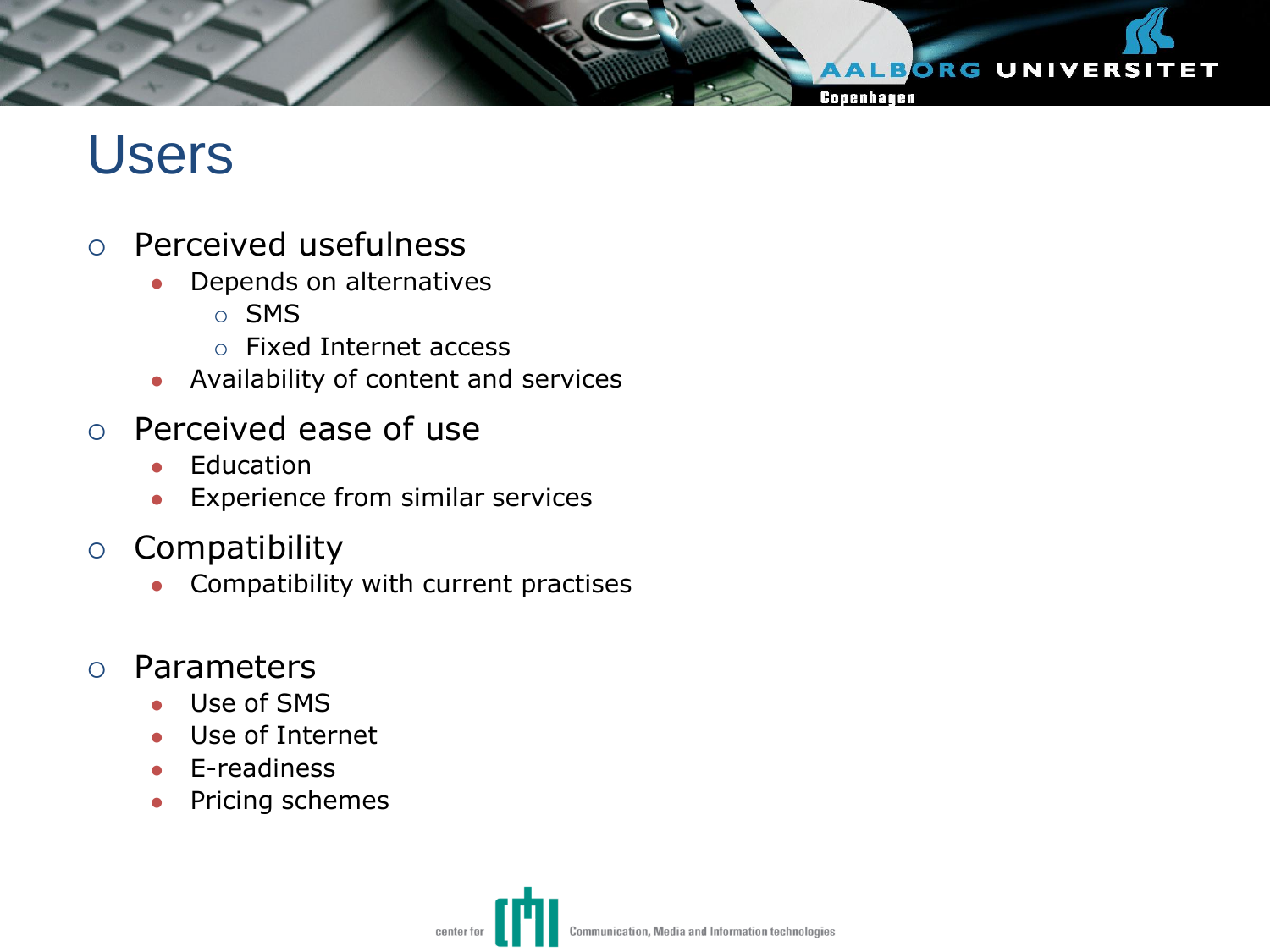

## **PCs, Internet users, and Broadband subscribers per 100 inhabitants 2007**



Communication, Media and Information technologies center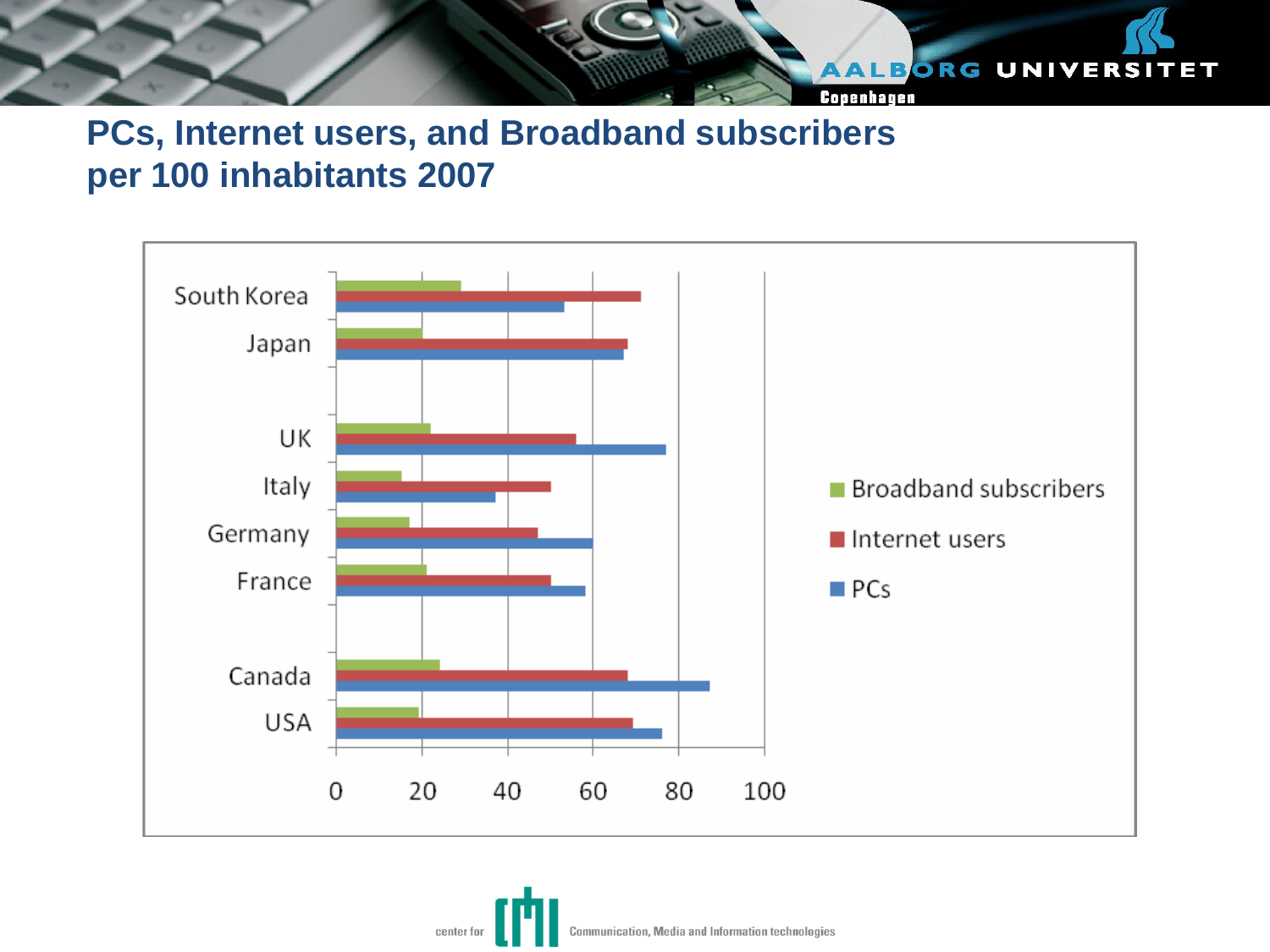### AALBORG UNIVERSITET

Copenhagen

# E-readiness

|             | E-readiness | Ranking     |
|-------------|-------------|-------------|
| <b>USA</b>  | 8.95        | $\mathbf 1$ |
| Canada      | 8.49        | 12          |
|             |             |             |
| France      | 7.92        | 22          |
| Germany     | 8.39        | 14          |
| Italy       | 7.55        | 25          |
| <b>UK</b>   | 8.68        | 8           |
|             |             |             |
| Japan       | 8.08        | 18          |
| South Korea | 8.34        | 15          |

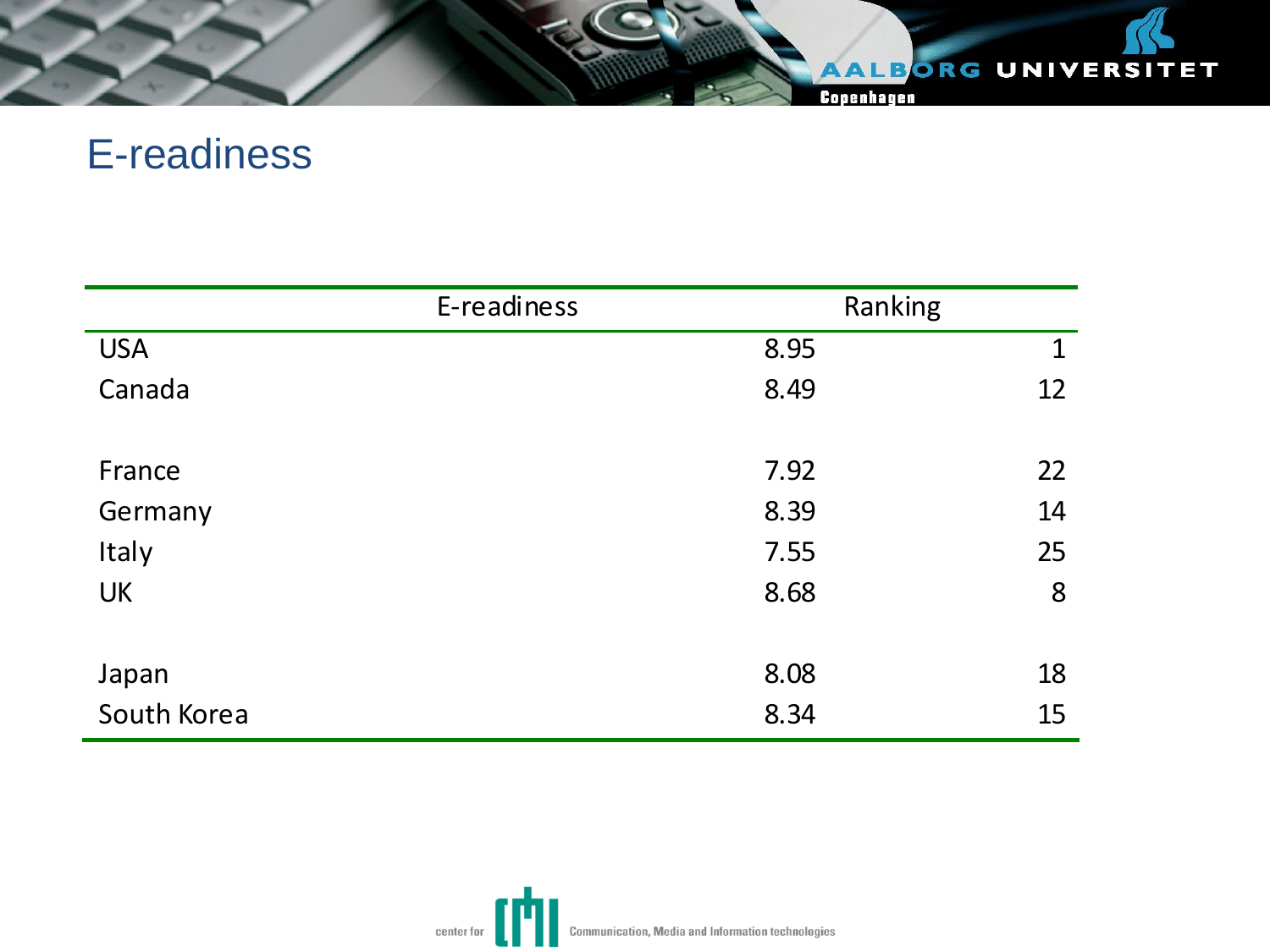

# Conclusion – Status

- Europe was leading in the 2G era
- o In the 3G era Europe has losts its edge to Asia and now US

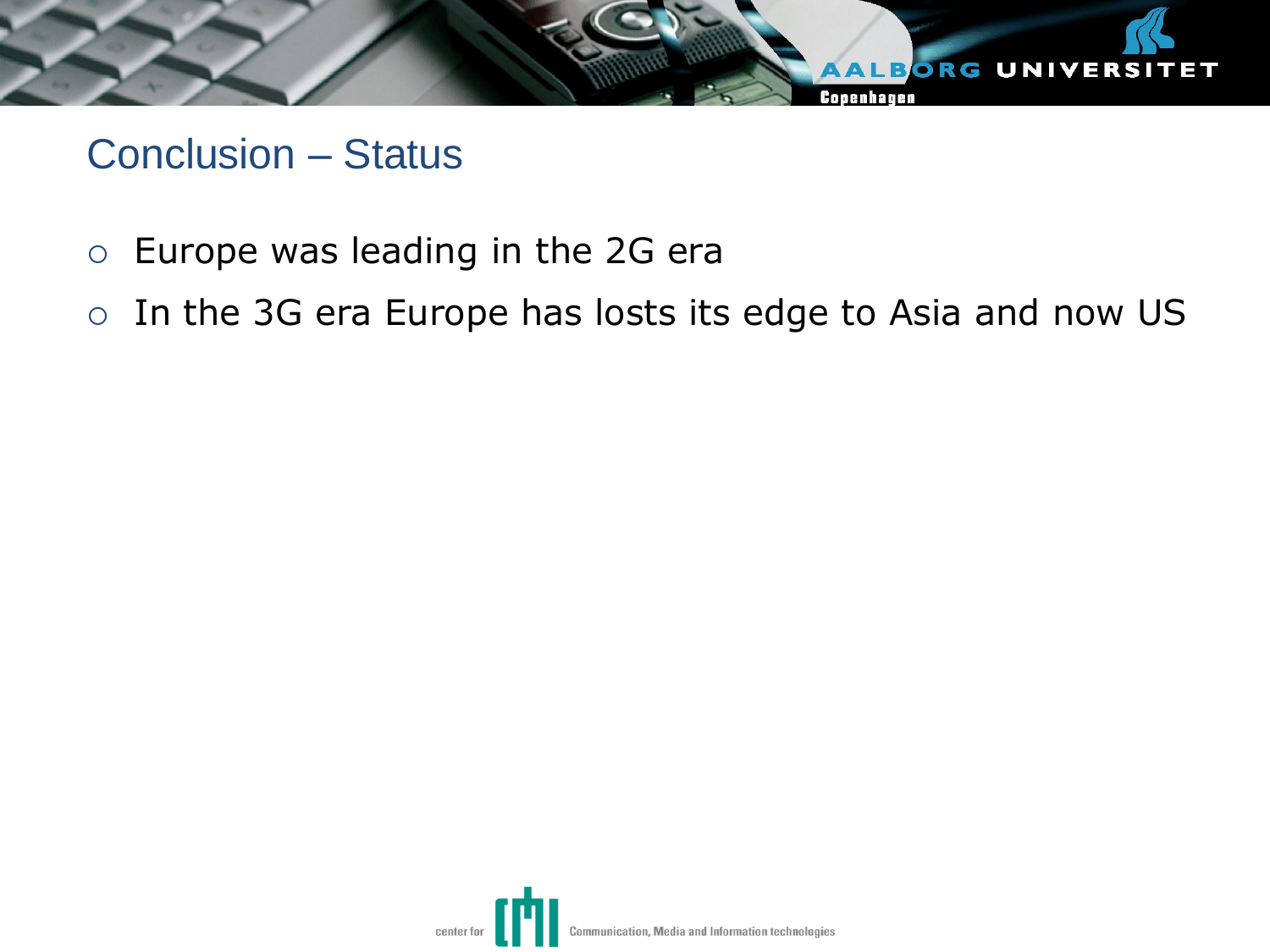# **ALBORG UNIVERS**

# Conclusion – drivers

- Low penetration of SMS in US has been driving mobile Internet access (leapfrogging)
- $\circ$  In the long run Europe may benefit from having more experienced mobile users
- Focus moves from connectivity to content
	- E-gov and other applications
	- Europe a fragmented market with different languages and cultures
- Mobile Internet convergence
	- US may benefit from more advanced use of Internet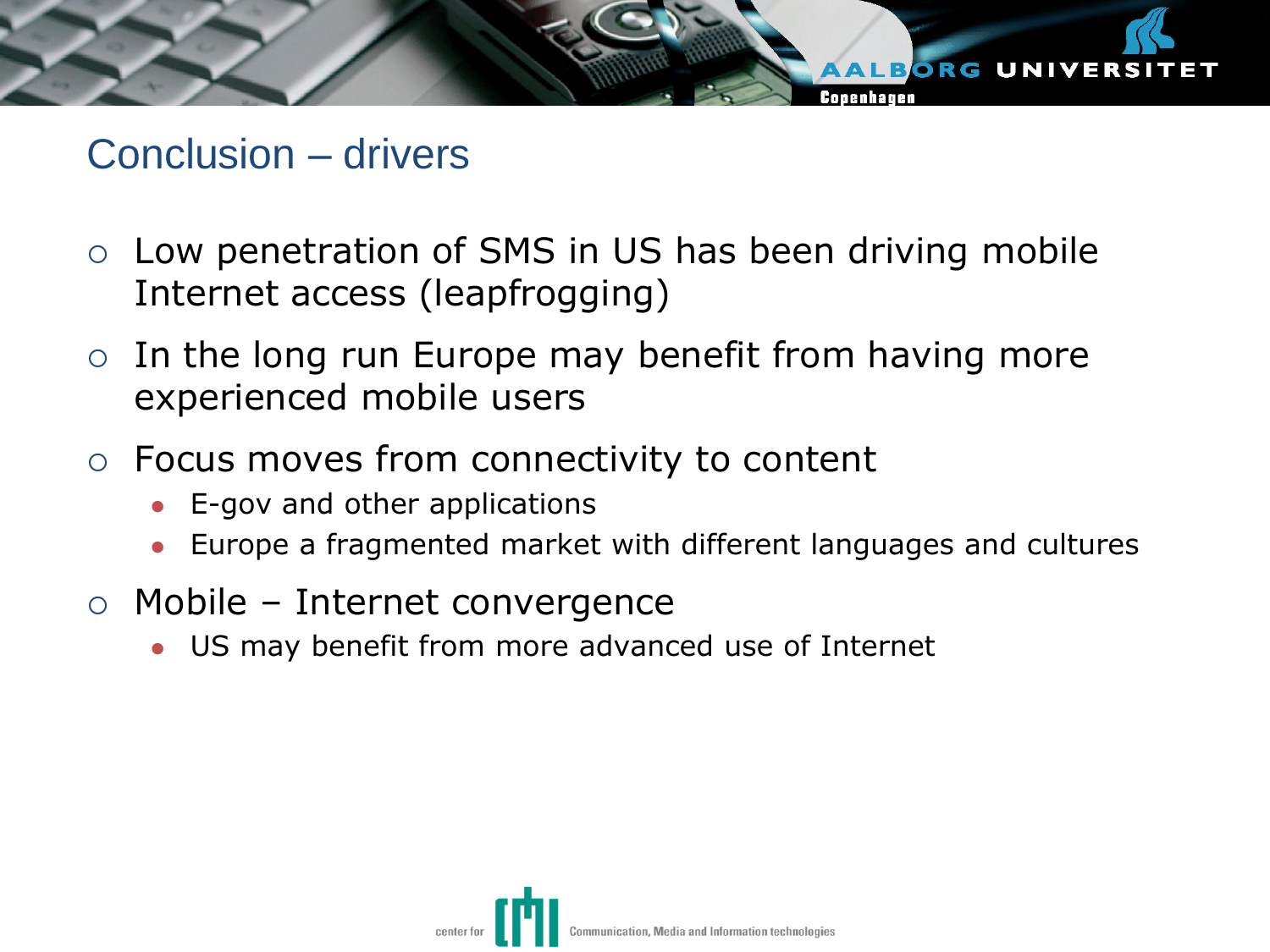

# Mobile – Internet Convergence

- Will mobile survive as an independent sectoral system of innovation?
- Two scenarios:
- 1. Mobile Internet services as Internet services with mobility added
	- Use of USB modems
	- Facebook and other social services
	- $\circ$  iPhone
- 2. Mobile Internet services as enhancement of mobile services
	- $\circ$  Mobile payments
	- o MMS